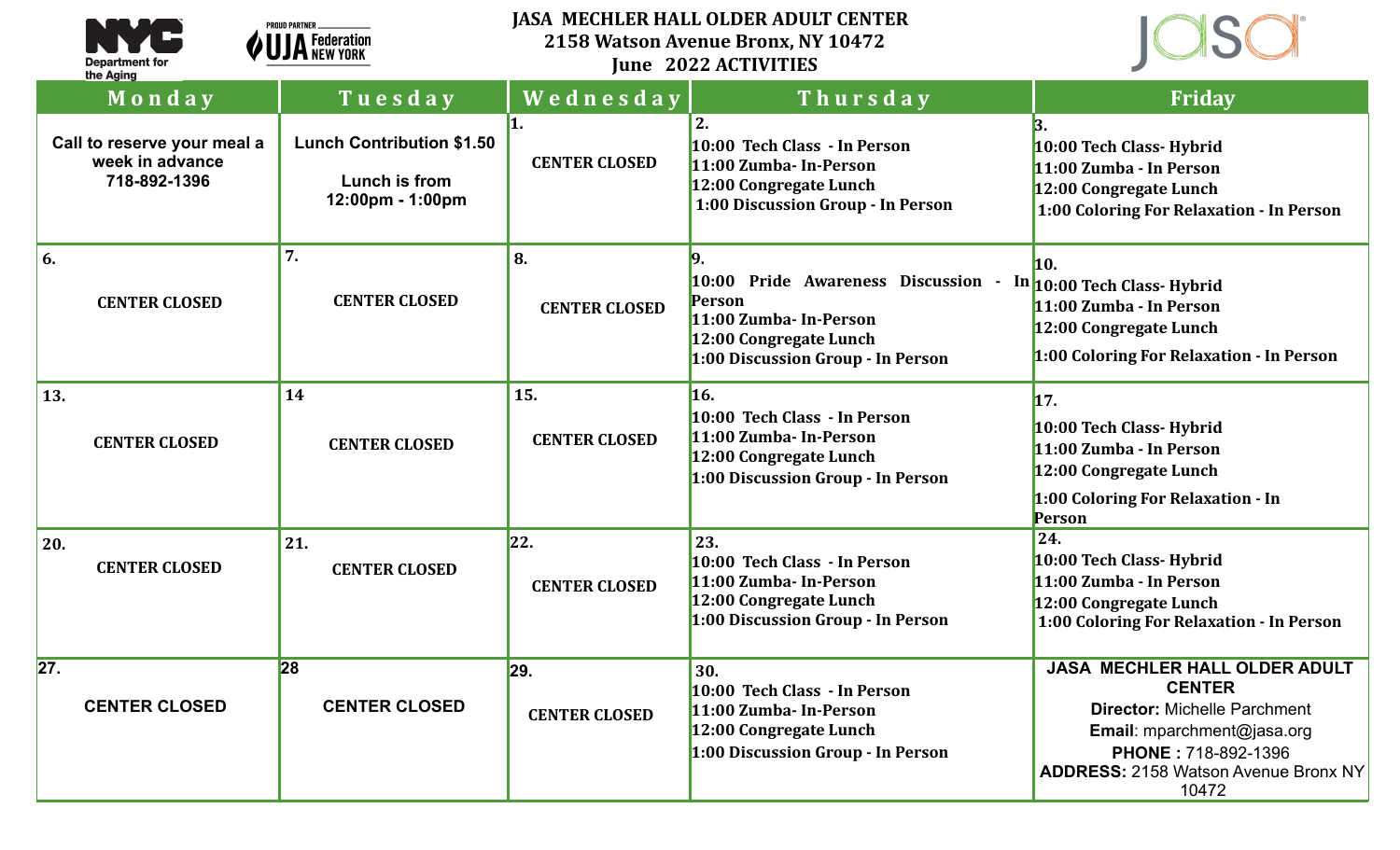



## **JASA Mechler Hall Older Adult Center 2158 Watson Avenue Bronx, NY 10472 JUNE 2022 MENU**



| Monday                                    | Tuesday                     | Wednesday                   | Thursday                                                                                                 | Friday                                                                                                                                                                                                                  |
|-------------------------------------------|-----------------------------|-----------------------------|----------------------------------------------------------------------------------------------------------|-------------------------------------------------------------------------------------------------------------------------------------------------------------------------------------------------------------------------|
|                                           |                             | <b>CENTER CLOSED</b>        | Banana<br>Stewed Codfish w/ Eggplant<br>Barley<br><b>Steamed Green Beans</b><br><b>Whole Wheat Bread</b> | 3.<br>Orange<br>Arroz con Pollo (Chicken w/ Rice)<br><b>Broccoli w/ Toasted Garlic</b><br><b>Whole Wheat Bread</b>                                                                                                      |
| l 6.<br><b>CENTER CLOSED</b>              | 7.<br><b>CENTER CLOSED</b>  | 8.<br><b>CENTER CLOSED</b>  | Orange<br>Spanish Style Beef Stew<br><b>Baked Red Potato Wedges</b><br>Roasted Zucchini                  | 10.<br>Pear<br><b>Coconut Bread Tilapia</b><br>Quinoa<br>Sautéed Spinach                                                                                                                                                |
| 13.<br><b>CENTER CLOSED</b>               | 14.<br><b>CENTER CLOSED</b> | 15<br><b>CENTER CLOSED</b>  | 16.<br>Banana<br><b>Stewed Codfish</b><br><b>Steamed Spinach</b><br>Yucca                                | 17.<br><b>Father's Day Lunch</b><br><b>Cupcake</b><br>Steak w. mushroom sauce<br>Macaroni Salad<br>Corn on the Cob                                                                                                      |
| 20.<br><b>CENTER CLOSED</b>               | 21.<br><b>CENTER CLOSED</b> | 22.<br><b>CENTER CLOSED</b> | 23.<br>Banana<br>Fish w/ Fresh Salsa Relish<br><b>Baked Mac &amp; Cheese</b><br>Normandy Blend           | 24.<br>Kiwi<br><b>Curried Chicken Legs</b><br>Brown Rice w/ Pigeon Peas<br>Okra                                                                                                                                         |
| $\overline{27}$ .<br><b>CENTER CLOSED</b> | 28.<br><b>CENTER CLOSED</b> | 29.<br><b>CENTER CLOSED</b> | 30.<br><b>Banana</b><br><b>Baked Chicken</b><br><b>Couscous</b><br><b>Italian Blend Vegetables</b>       | <b>JASA MECHLER HALL OLDER</b><br><b>ADULT CENTER</b><br><b>Director: Michelle Parchment</b><br>Email: mparchment@jasa.org<br><b>PHONE: 718-892-1396</b><br><b>ADDRESS: 2158 Watson Avenue</b><br><b>Bronx NY 10472</b> |